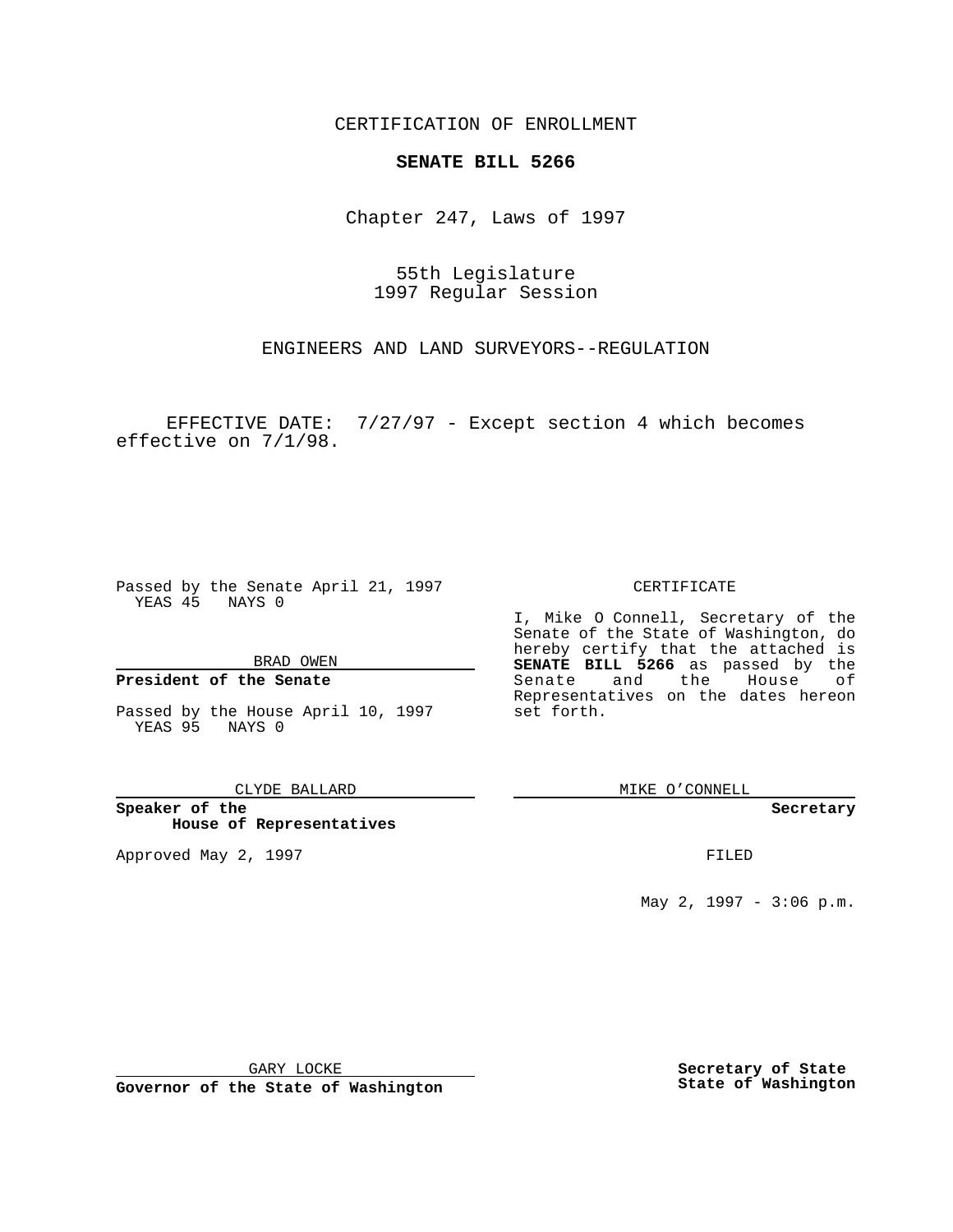## **SENATE BILL 5266** \_\_\_\_\_\_\_\_\_\_\_\_\_\_\_\_\_\_\_\_\_\_\_\_\_\_\_\_\_\_\_\_\_\_\_\_\_\_\_\_\_\_\_\_\_\_\_

\_\_\_\_\_\_\_\_\_\_\_\_\_\_\_\_\_\_\_\_\_\_\_\_\_\_\_\_\_\_\_\_\_\_\_\_\_\_\_\_\_\_\_\_\_\_\_

## AS AMENDED BY THE HOUSE

Passed Legislature - 1997 Regular Session

**State of Washington 55th Legislature 1997 Regular Session**

**By** Senators Horn, Fraser, Newhouse and Schow; by request of Department of Licensing

Read first time 01/21/97. Referred to Committee on Commerce & Labor.

 AN ACT Relating to regulating engineers and land surveyors; amending RCW 18.43.035, 18.43.110, and 18.43.130; adding a new section to chapter 18.43 RCW; and providing an effective date.

BE IT ENACTED BY THE LEGISLATURE OF THE STATE OF WASHINGTON:

 NEW SECTION. **Sec. 1.** A new section is added to chapter 18.43 RCW to read as follows:

 Upon request of the board, and with approval of the director, the board chair shall appoint up to two individuals to serve as pro tem members of the board. The appointments are limited, as defined by the board chair, for the purpose of participating as a temporary member of the board on any combination of one or more committees or formal disciplinary hearing panels. An appointed individual must meet the same qualifications as a regular member of the board. While serving as a board member pro tem, an appointed person has all the powers, duties, and immunities of a regular member of the board and is entitled to the same compensation, including travel expenses, in accordance with RCW 18.43.030. A pro tem appointment may not last for more than one hundred eighty days unless approved by the director.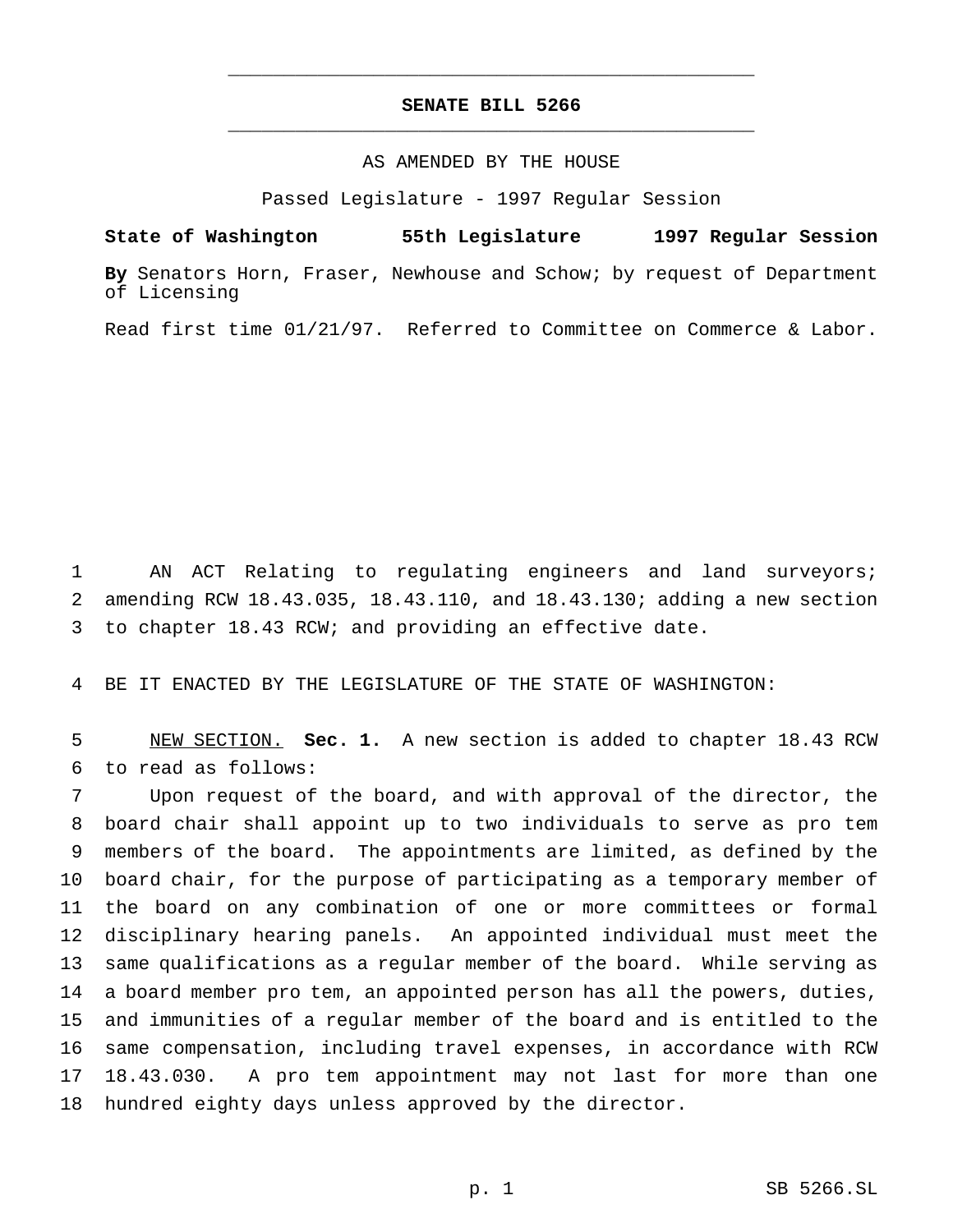**Sec. 2.** RCW 18.43.035 and 1986 c 102 s 2 are each amended to read as follows:

 The board may adopt and amend bylaws establishing its organization and method of operation, including but not limited to meetings, maintenance of books and records, publication of reports, code of ethics, and rosters, and adoption and use of a seal. Four members of the board shall constitute a quorum for the conduct of any business of the board. The board may employ such persons as are necessary to carry 9 out its duties under this chapter. It may adopt rules ((and 10 regulations)) reasonably necessary to administer the provisions of this chapter. It may conduct investigations concerning alleged violations 12 of ((the provisions of)) this chapter or the rules adopted by the 13 board. In making such investigations and in all proceedings under RCW 18.43.110, the chairman of the board or any member of the board acting in his place may administer oaths or affirmations to witnesses appearing before the board, subpoena witnesses and compel their attendance, and require the production of books, records, papers and documents. If any person shall refuse to obey any subpoena so issued, or shall refuse to testify or produce any books, records, papers or documents so required to be produced, the board may present its petition to the superior court of the county in which such person resides, setting forth the facts, and thereupon the court shall, in any 23 proper case, enter a suitable order compelling compliance with (( $t$ he 24 provisions of)) this chapter and imposing such other terms and conditions as the court may deem equitable. The board shall submit to the governor such periodic reports as may be required. A roster, showing the names and places of business of all registered professional engineers and land surveyors may be published for distribution, upon request, to professional engineers and land surveyors registered under this chapter and to the public.

 **Sec. 3.** RCW 18.43.110 and 1989 c 175 s 62 are each amended to read as follows:

 The board shall have the exclusive power to fine and reprimand the registrant and suspend or revoke the certificate of registration of any registrant who is found guilty of:

 The practice of any fraud or deceit in obtaining a certificate of registration; or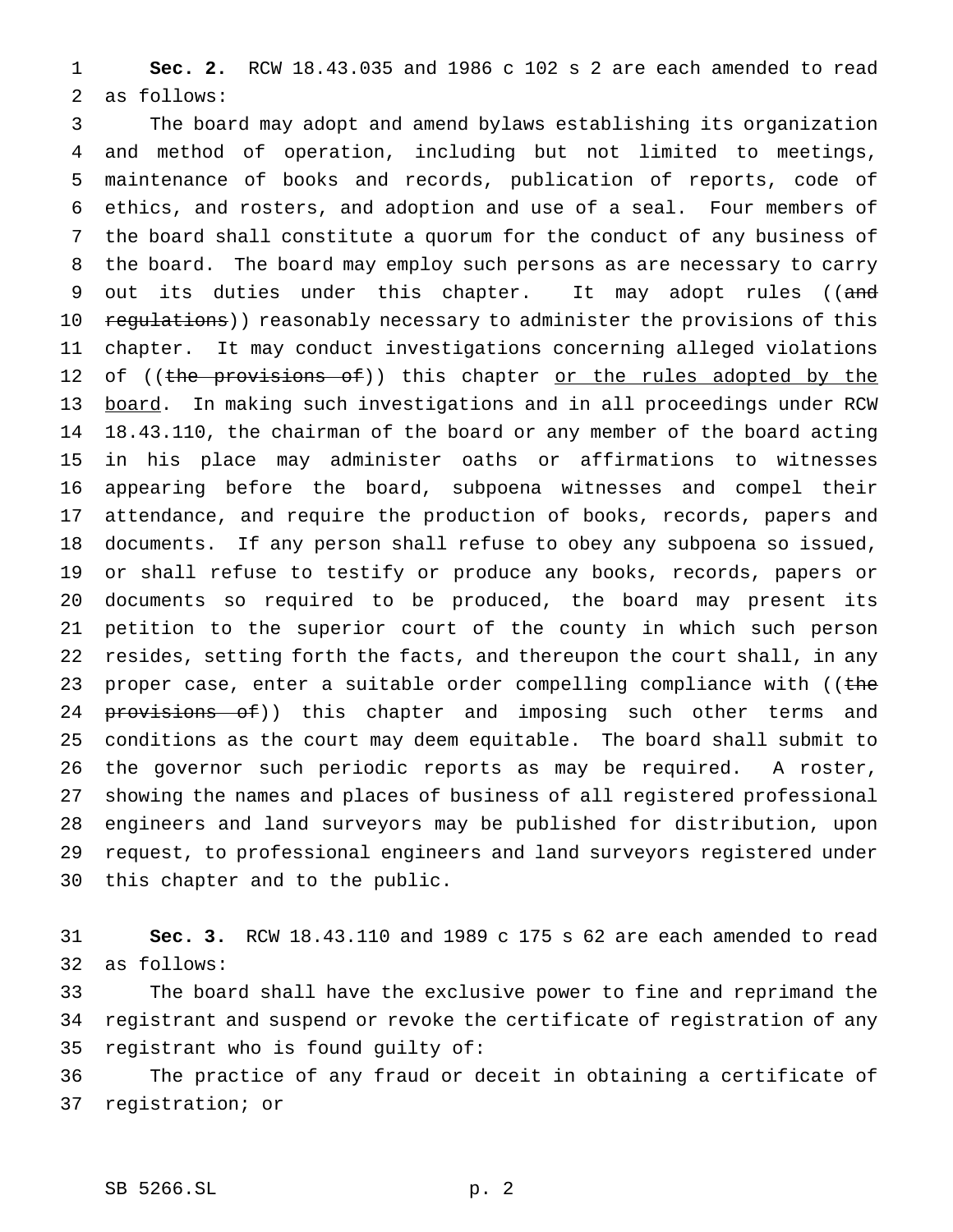Any gross negligence, incompetency, or misconduct in the practice of engineering or land surveying as a registered engineer or land surveyor.

4 Any person may prefer ((charges of)) a complaint alleging fraud, deceit, gross negligence, incompetency, or misconduct against any 6 registrant( $(-$  Such charges)) and the complaint shall be in writing and 7 shall be sworn to in writing by the person making ((them and shall be 8 filed with the secretary of the board)) the allegation. A registrant against whom a complaint was made must be immediately informed of such 10 complaint by the board.

 All procedures related to hearings on such charges shall be in accordance with provisions relating to adjudicative proceedings in chapter 34.05 RCW, the Administrative Procedure Act.

 If, after such hearing, a majority of the board vote in favor of 15 finding the ((accused guilty)) violations had occurred, the board shall revoke or suspend the certificate of registration of such registered professional engineer or land surveyor.

 The board, for reasons it deems sufficient, may reissue a certificate of registration to any person whose certificate has been revoked or suspended, providing a majority of the board vote in favor of such issuance. A new certificate of registration to replace any certificate revoked, lost, destroyed, or mutilated may be issued, subject to the rules of the board, and a charge determined by the director as provided in RCW 43.24.086 shall be made for such issuance. Any person who shall feel aggrieved by any action of the board in denying or revoking his certificate of registration may appeal therefrom to the superior court of the county in which such person resides, and after full hearing, said court shall make such decree sustaining or revoking the action of the board as it may deem just and proper.

 Fines imposed by the board shall not exceed one thousand dollars for each offense.

 In addition to the imposition of civil penalties under this section, the board may refer violations of this chapter to the appropriate prosecuting attorney for charges under RCW 18.43.120.

 **Sec. 4.** RCW 18.43.130 and 1991 c 19 s 6 are each amended to read as follows:

This chapter shall not be construed to prevent or affect:

p. 3 SB 5266.SL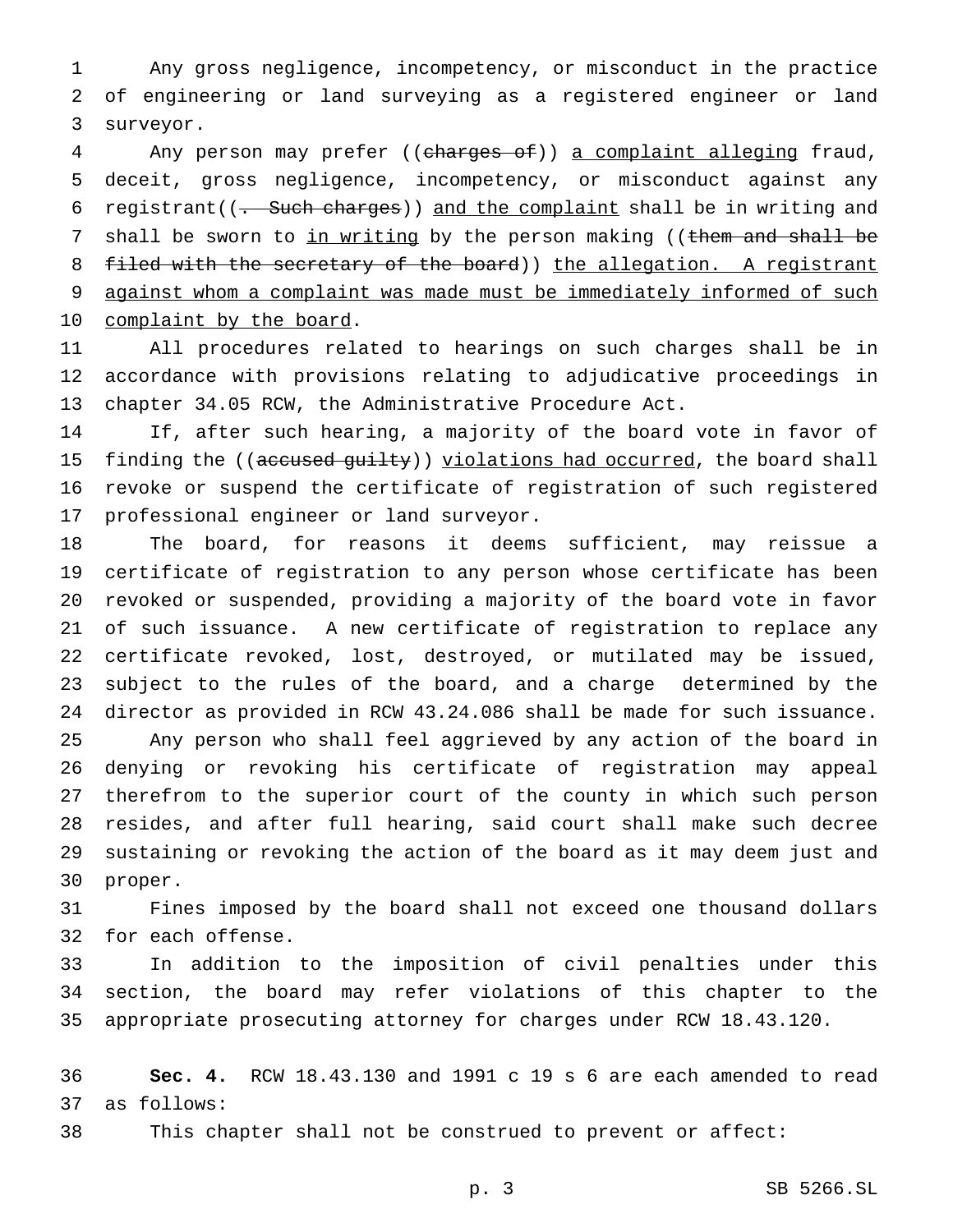(1) The practice of any other legally recognized profession or trade; or

 (2) The practice of a person not a resident and having no established place of business in this state, practicing or offering to practice herein the profession of engineering or land surveying, when such practice does not exceed in the aggregate more than thirty days in any calendar year: PROVIDED, Such person has been determined by the board to be legally qualified by registration to practice the said profession in his or her own state or country in which the requirements and qualifications for obtaining a certificate of registration are not lower than those specified in this chapter. The person shall request such a determination by completing an application prescribed by the board and accompanied by a fee determined by the director. Upon approval of the application, the board shall issue a permit authorizing temporary practice; or

 (3) The practice of a person not a resident and having no established place of business in this state, or who has recently become a resident thereof, practicing or offering to practice herein for more than thirty days in any calendar year the profession of engineering or land surveying, if he or she shall have filed with the board an application for a certificate of registration and shall have paid the fee required by this chapter: PROVIDED, That such person is legally qualified by registration to practice engineering or land surveying in his or her own state or country in which the requirements and qualifications of obtaining a certificate of registration are not lower than those specified in this chapter. Such practice shall continue only for such time as the board requires for the consideration of the application for registration; or

 (4) The work of an employee or a subordinate of a person holding a certificate of registration under this chapter, or an employee of a person practicing lawfully under provisions of this section: PROVIDED, That such work does not include final design or decisions and is done under the direct responsibility, checking, and supervision of a person holding a certificate of registration under this chapter or a person practicing lawfully under the provisions of this section; or

 (5) The work of a person rendering engineering or land surveying services to a corporation, as an employee of such corporation, when such services are rendered in carrying on the general business of the corporation and such general business does not consist, either wholly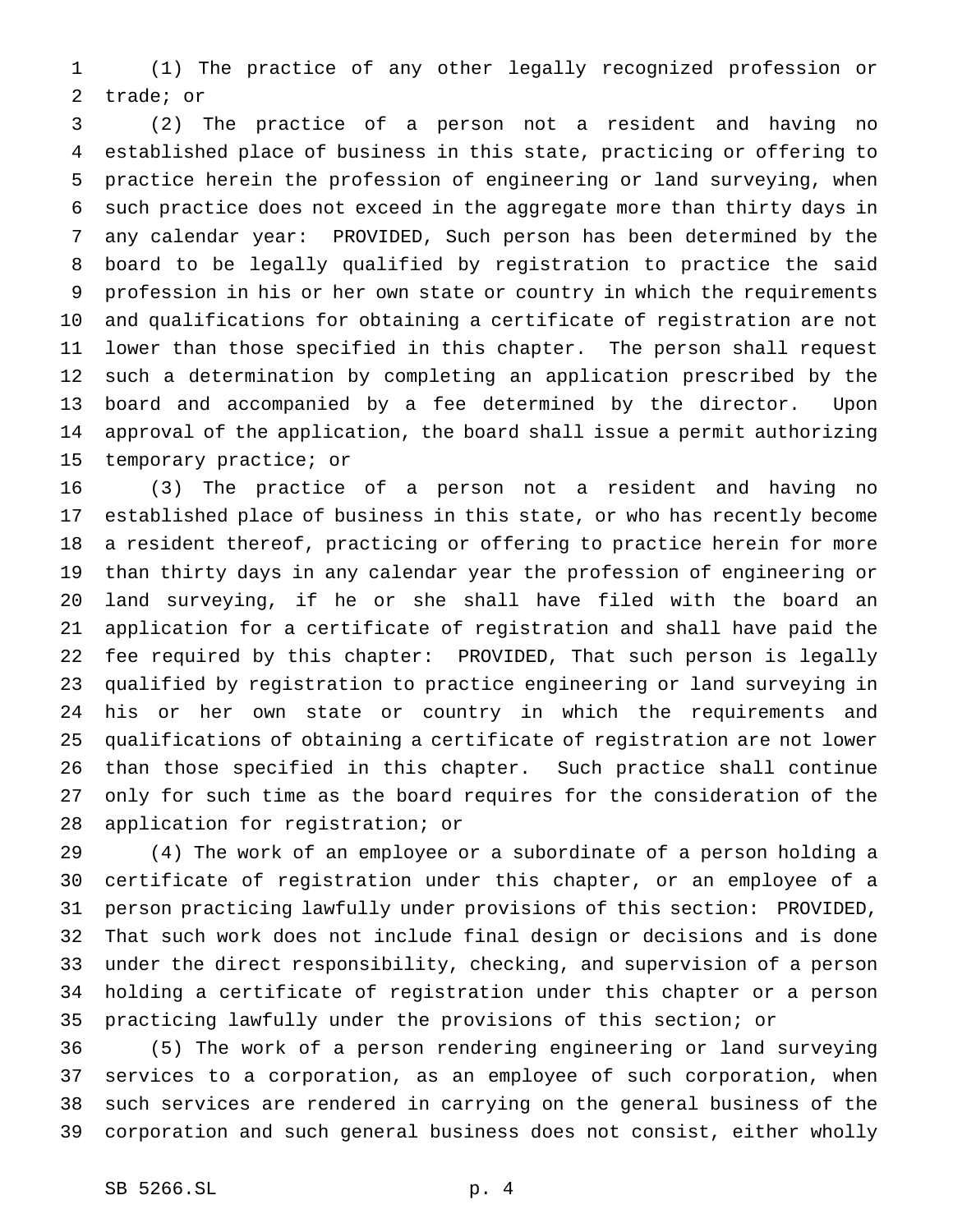or in part, of the rendering of engineering services to the general public: PROVIDED, That such corporation employs at least one person holding a certificate of registration under this chapter or practicing lawfully under the provisions of this chapter; or

 (6) The practice of officers or employees of the government of the United States while engaged within the state in the practice of the 7 profession of engineering or land surveying for ((said)) the government of the United States; or

9 (7) Nonresident engineers employed for the purpose of making 10 engineering examinations; or

11 (8) The practice of engineering <u>or land surveying, or both,</u> in this 12 state by a corporation or joint stock association: PROVIDED, That

13 (a) ((Such)) The corporation ((shall file)) has filed with the 14 board an application for certificate of authorization upon a form to be 15 prescribed by the board and containing information required to enable 16 the board to determine whether such corporation is qualified in 17 accordance with ((the provisions of)) this chapter to practice 18 engineering or land surveying, or both, in this state;

19 (b) ((Such)) For engineering, the corporation ((shall file)) has 20 filed with the board a certified copy of a resolution of the board of 21 directors of the corporation ((which)) that shall designate a person 22 holding a certificate of registration under this chapter as responsible 23 for the practice of engineering by ((said)) the corporation in this 24 state and shall provide that full authority to make all final 25 engineering decisions on behalf of ((said)) the corporation with 26 respect to work performed by the corporation in this state shall be 27 granted and delegated by the board of directors to the person so 28 designated in ((said)) the resolution((: PROVIDED, That)). For land 29 surveying, the corporation has filed with the board a certified copy of 30 a resolution of the board of directors of the corporation which shall 31 designate a person holding a certificate of registration under this 32 chapter as responsible for the practice of land surveying by the 33 corporation in this state and shall provide full authority to make all 34 final land surveying decisions on behalf of the corporation with 35 respect to work performed by the corporation in this state be granted 36 and delegated by the board of directors to the person so designated in 37 the resolution. If a corporation offers both engineering and land 38 surveying services, the board of directors shall designate both a 39 licensed engineer and a licensed land surveyor. If a person is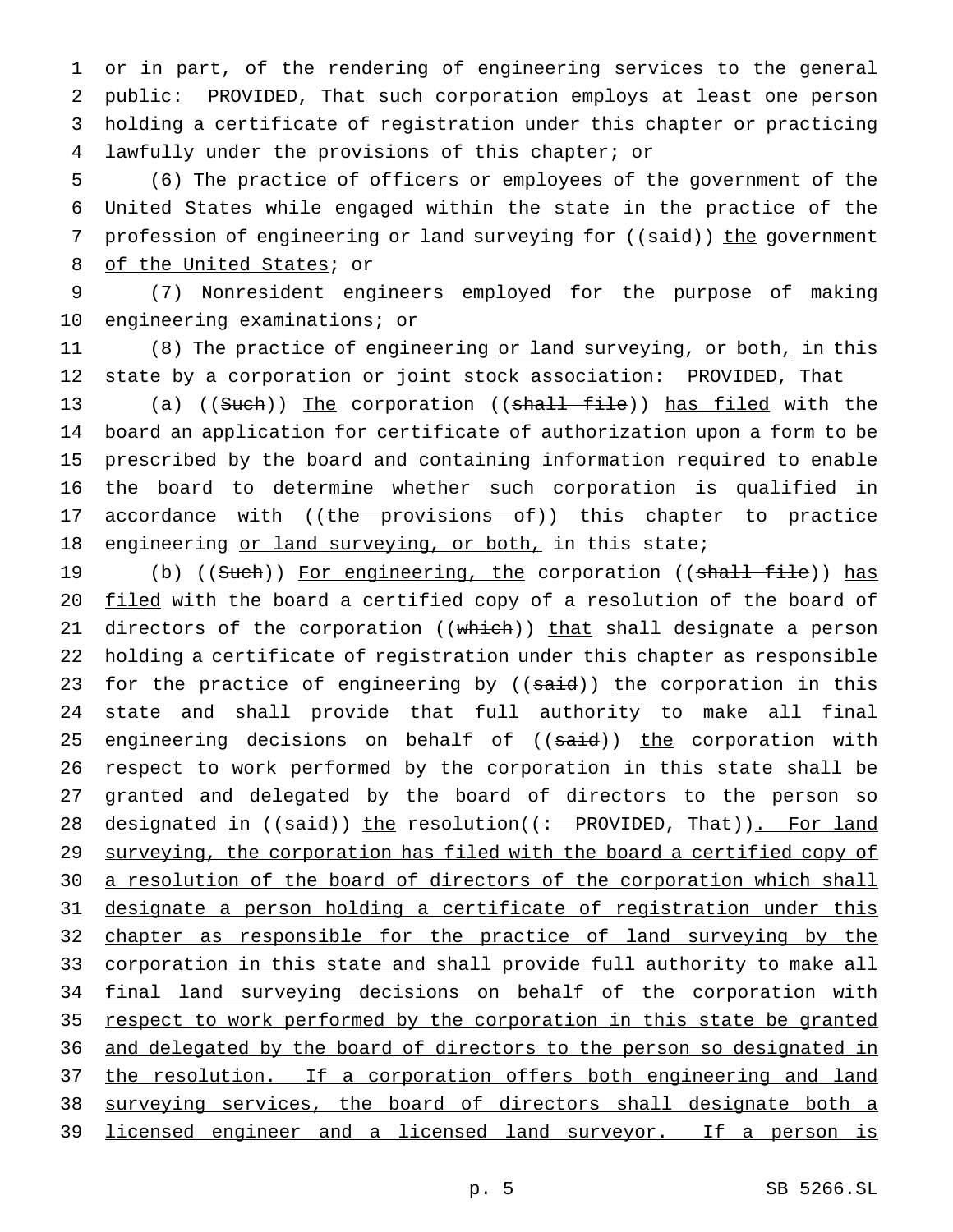licensed in both engineering and land surveying, the person may be designated for both professions. The resolution shall further state 3 that the bylaws of the corporation shall be amended to include the following provision: "The designated engineer or land surveyor, respectively, named in the resolution as being in responsible charge, or an engineer or land surveyor under the designated engineer or land surveyor's direct supervision, shall make all engineering or land surveying decisions pertaining to engineering or land surveying activities in the state of Washington." However, the filing of 10 ((such)) the resolution shall not relieve the corporation of any responsibility or liability imposed upon it by law or by contract;

12 (c) ((Such corporation shall file with the board a designation in 13 writing setting forth the name or names of a person or persons holding 14 certificates of registration under this chapter who shall be in 15 responsible charge of each project and each major branch of the 16 engineering activities in which the corporation shall specialize in 17 this state. In the event there shall be a change in the person or 18 persons in responsible charge of any project or major branch of the 19 engineering activities, such changes shall be designated in writing and 20 filed with the board within thirty days after the effective date of 21 such changes)) If there is a change in the designated engineer or 22 designated land surveyor, the corporation shall notify the board in 23 writing within thirty days after the effective date of the change. If 24 the corporation changes its name, the corporation shall submit a copy 25 of its amended certificate of authority or amended certificate of 26 incorporation as filed with the secretary of state within thirty days 27 of the filing;

28 (d) Upon the filing with the board  $((ef))$  the application for 29 certificate for authorization, certified copy of resolution( $(\tau)$ ) and an 30 affidavit ((and designation of persons)), the designation of a 31 designated engineer or designated land surveyor, or both, specified in 32 ((subparagraphs  $(a)_{\tau}$ )) (b)(( $\tau$  and  $(e)$ )) of this ((section)) subsection, 33 a certificate of incorporation or certificate of authorization as filed 34 with the secretary of state, and a copy of the corporation's current 35 Washington business license, the board shall issue to ((such)) the 36 corporation a certificate of authorization to practice engineering or 37 land surveying, or both, in this state upon a determination by the 38 board that: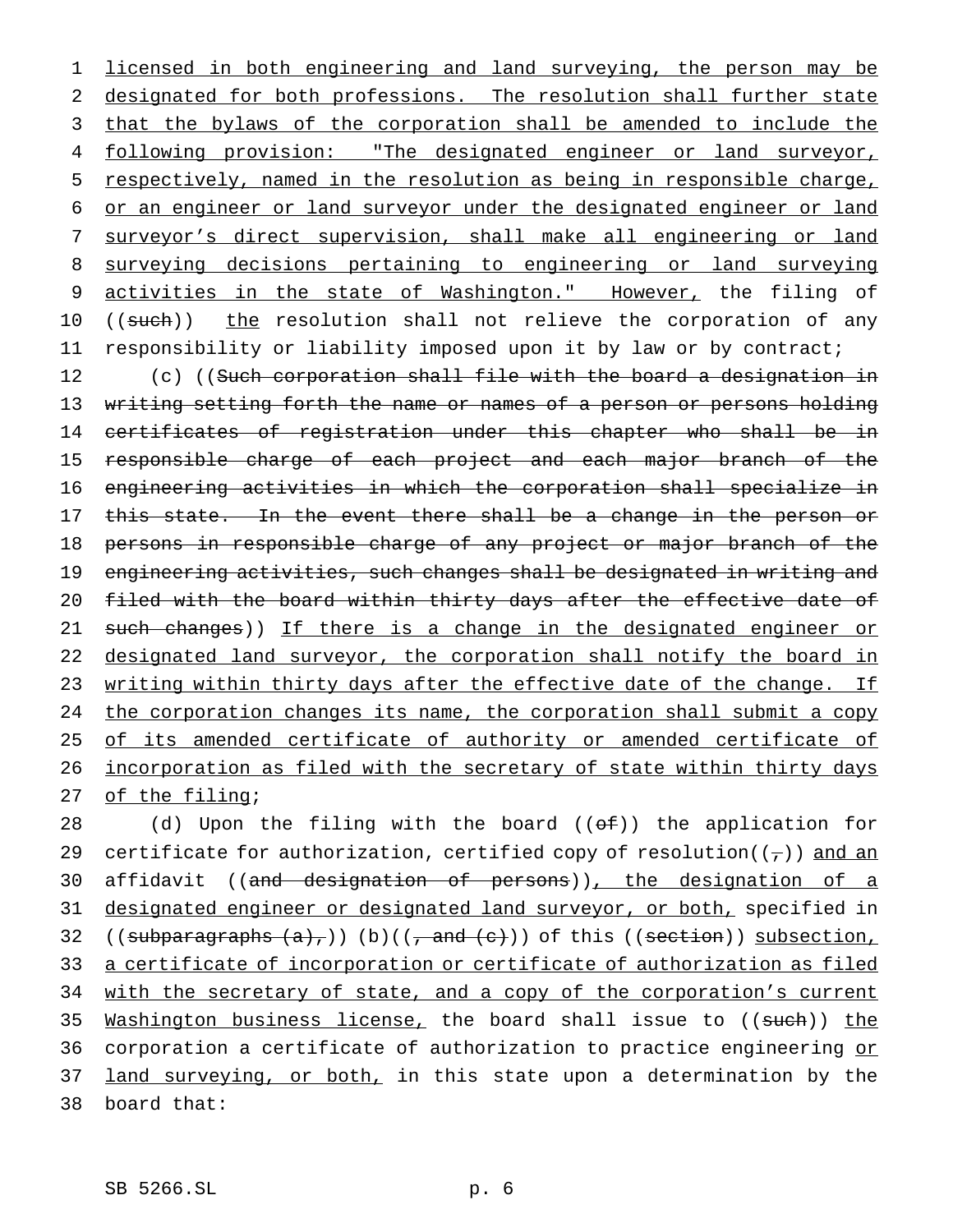(i) ((The bylaws of the corporation contain provisions that all engineering decisions pertaining to any project or engineering 3 activities in this state shall be made by the specified engineer in responsible charge, or other responsible engineers under his or her direction or supervision)) The designated engineer or designated land surveyor, or both, hold a certificate of registration in this state in 7 accordance with this chapter and the certificate is in force;

8 (ii) ((The application for certificate of authorization states the 9 type, or types, of engineering practiced, or to be practiced by such 10 corporation;)) The designated engineer or designated land surveyor, or 11 both, are not designated in responsible charge for another corporation 12 or a limited liability company; and

13 (iii) ((A current certified financial statement accurately 14 reflecting the financial condition of the corporation has been filed 15 with the board and is available for public inspection;

16 (iv) The applicant corporation has the ability to provide through 17 qualified engineering personnel, professional services or creative work 18 requiring engineering experience, and that with respect to the 19 engineering services which the corporation undertakes or offers to 20 undertake such personnel have the ability to apply special knowledge of 21 the mathematical, physical, and engineering sciences to such 22 professional services or creative work as consultation, investigation, 23 evaluation, planning, design, and supervision of construction for the 24 purpose of assuring compliance with specifications and design, in 25 connection with any public or private utilities, structures, buildings, 26 machines, equipment, processes, works, or projects;

 (v) The application for certificate of authorization states the professional records of the designated person or persons who shall be 29 in responsible charge of each project and each major branch of engineering activities in which the corporation shall specialize;

31 (vi) The application for certificate of authorization states the 32 experience of the corporation, if any, in furnishing engineering 33 services during the preceding five year period and states the 34 experience of the corporation, if any, in the furnishing of all 35 feasibility and advisory studies made within the state of Washington; 36 (vii) The applicant corporation meets such other requirements 37 related to professional competence in the furnishing of engineering 38 services as may be established and promulgated by the board in 39 furtherance of the objectives and provisions of this chapter; and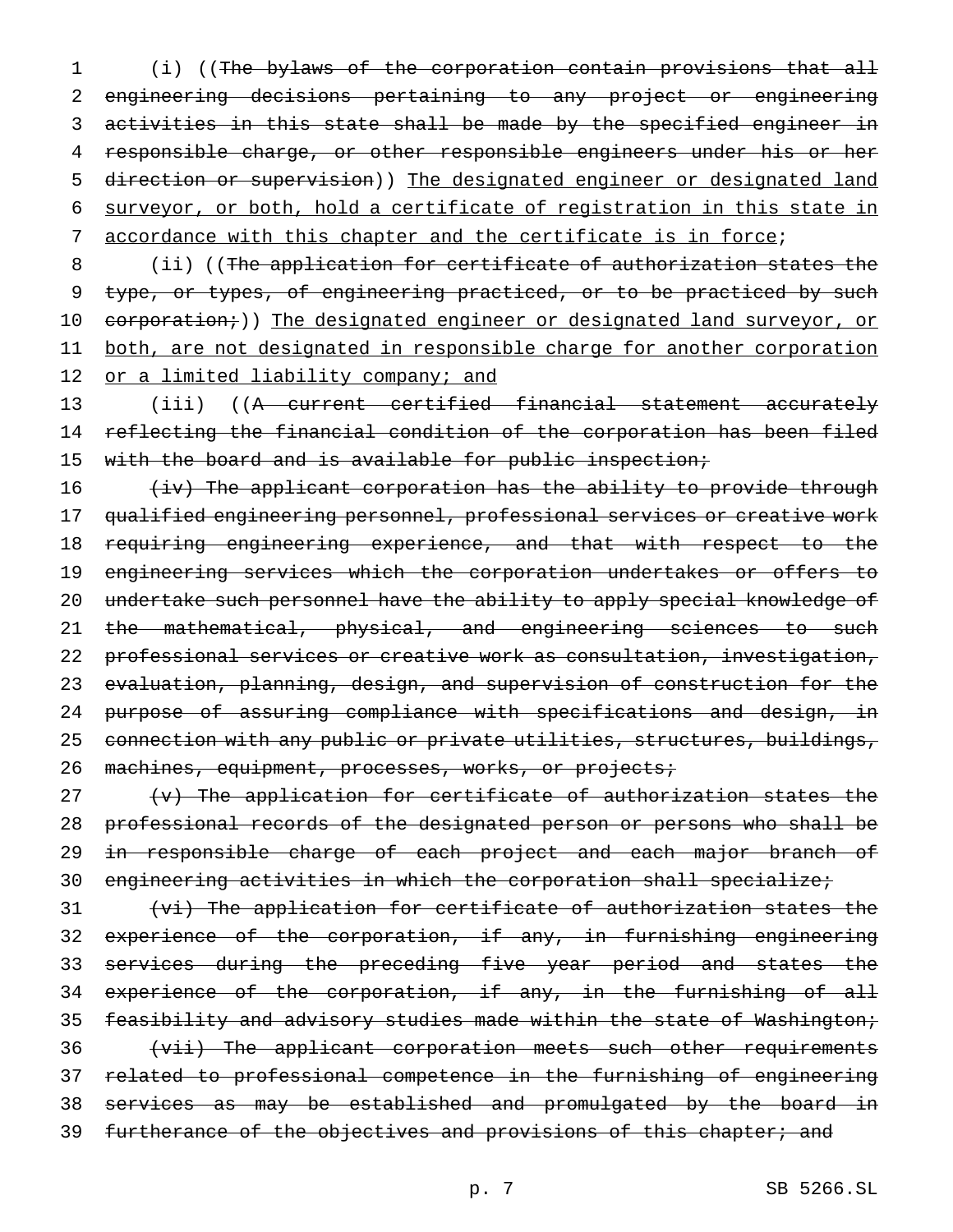Upon a determination by the board based upon an evaluation of the foregoing findings and information that the applicant corporation is possessed of the ability and competence to furnish engineering services 4 in the public interest)) The corporation is licensed with the secretary of state and holds a current unified business identification number and the board determines, based on evaluating the findings and information 7 in this section, that the applicant corporation possesses the ability and competence to furnish engineering or land surveying services, or both, in the public interest.

10 The board may  $((\frac{in - the}{e}))$  exercise  $((\frac{of}{e}))$  its discretion to refuse 11 to issue or  $\pm t$  may suspend (( $\pm dt$ )) or revoke a certificate of 12 authorization issued to a corporation ((where)) if the board ((shall)) 13 finds that any of the officers, directors, incorporators, or the 14 stockholders holding a majority of stock of such corporation has 15 committed misconduct or malpractice as defined in RCW 18.43.105 or has 16 been found personally responsible for misconduct or malpractice under 17 ((the provisions of subsections)) (f) and (g) ((hereof)) of this 18 subsection.

19 ((The certificate of authorization shall specify the major branches 20 of engineering of which the corporation has designated a person or 21 persons in responsible charge as provided in subsection (8)(c) of this 22 section.

23 (e) In the event a corporation, organized solely by a group of 24 engineers, each holding a certificate of registration under this 25 chapter, applies for a certificate of authorization, the board may, in 26 its discretion, grant a certificate of authorization to such 27 corporation based on a review of the professional records of such 28 incorporators, in lieu of the required qualifications set forth in this 29 subsection. In the event the ownership of such corporation shall be 30 altered, the corporation shall apply for a revised certificate of 31 authorization, based upon the professional records of the owners, if 32 exclusively engineers or, otherwise, under the qualifications required 33 by subparagraphs (a), (b), (c), and (d) hereof.)) (e) Engineers or land 34 surveyors organized as a professional service corporation under chapter 35 18.100 RCW are exempt from applying for a certificate of authorization 36 under this chapter.

37 (f) Any corporation authorized to practice engineering under this 38 chapter, together with its directors and officers for their own 39 individual acts, are responsible to the same degree as an individual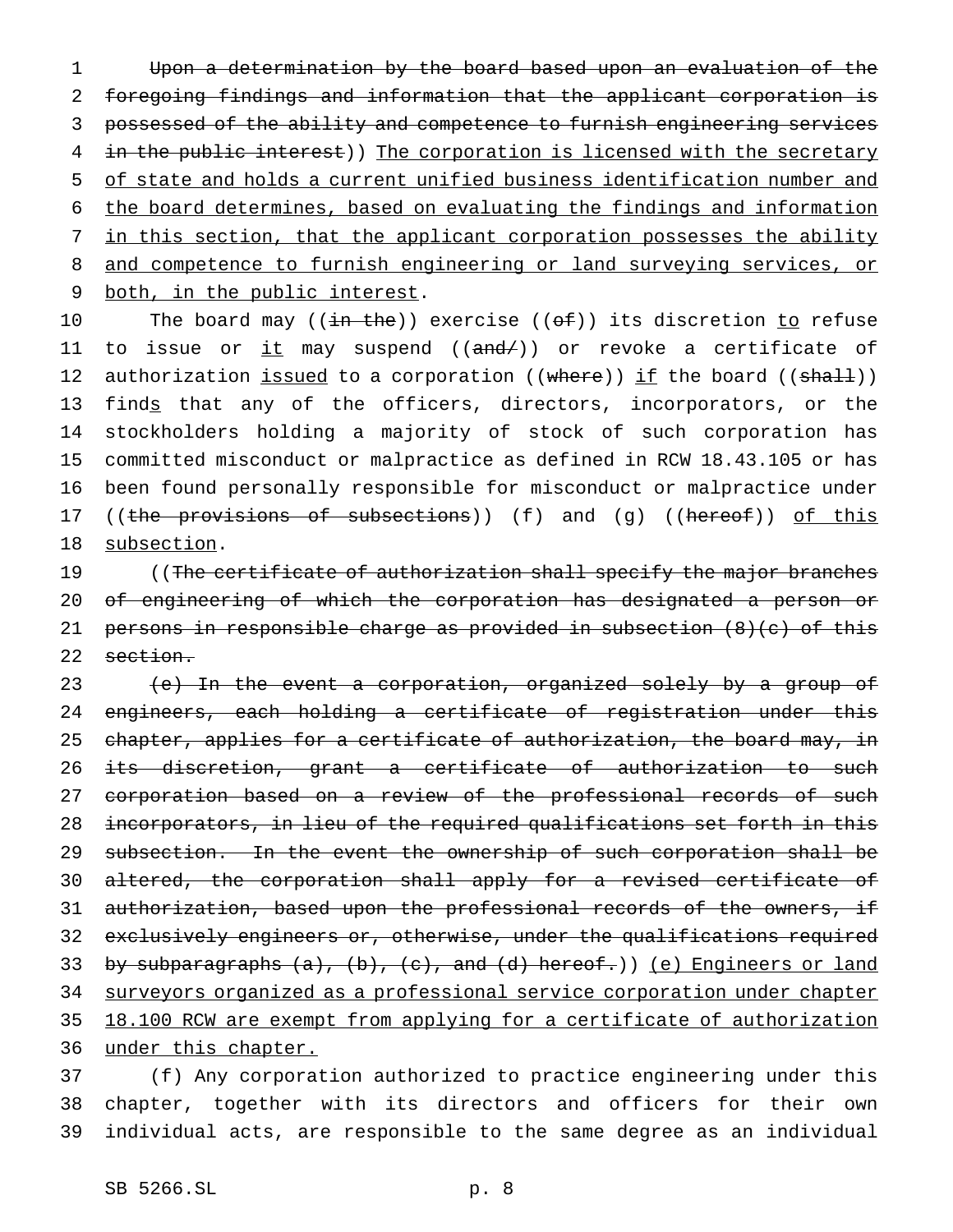1 registered engineer, and must conduct its business without misconduct 2 or malpractice in the practice of engineering as defined in this 3 chapter.

4 (g) Any corporation ((which has been duly)) that is certified under 5 ((the provisions of)) this chapter ((and has engaged in the practice of 6 engineering shall have its certificate of authorization either 7 suspended or revoked by the board if, after a proper hearing, the board 8 shall find that the corporation has committed misconduct or malpractice 9 as defined in RCW 18.43.105. In such case any individual engineer 10 holding a certificate of registration under this chapter, involved in 11 such malpractice or misconduct, shall have his or her certificate of 12 registration suspended or revoked also)) is subject to the authority of 13 the board as provided in RCW 18.43.035, 18.43.105, 18.43.110, and 14 18.43.120.

 (h) All plans, specifications, designs, and reports when issued in connection with work performed by a corporation under its certificate 17 of authorization shall be prepared by or under the ((responsible 18 charge)) direct supervision of and shall be signed by and shall be stamped with the official seal of a person holding a certificate of registration under this chapter.

21 (i) For each certificate of authorization issued under ((the 22 provisions of)) this subsection (8) ((of this section)) there shall be 23 paid an initial fee determined by the director as provided in RCW 24 43.24.086 and an annual renewal fee determined by the director as 25 provided in RCW 43.24.086.

26 (9) The practice of engineering and/or land surveying in this state 27 by a partnership( $\left( \div \text{PROVIDED}, \text{That} \right)$ 

28 (a) A majority of the members of the partnership are engineers or 29 architects or land surveyors duly certificated by the state of 30 Washington or by a state, territory, possession, district, or foreign 31 country meeting the reciprocal provisions of RCW 18.43.100: PROVIDED, 32 That at least one of the members is a professional engineer or land 33 surveyor holding a certificate issued by the director under the 34 provisions of RCW 18.43.070; and

 (b) Except where all members of the partnership are professional engineers or land surveyors or a combination of professional engineers 37 and land surveyors or where all members of the partnership are either professional engineers or land surveyors in combination with an architect or architects all of which are holding certificates of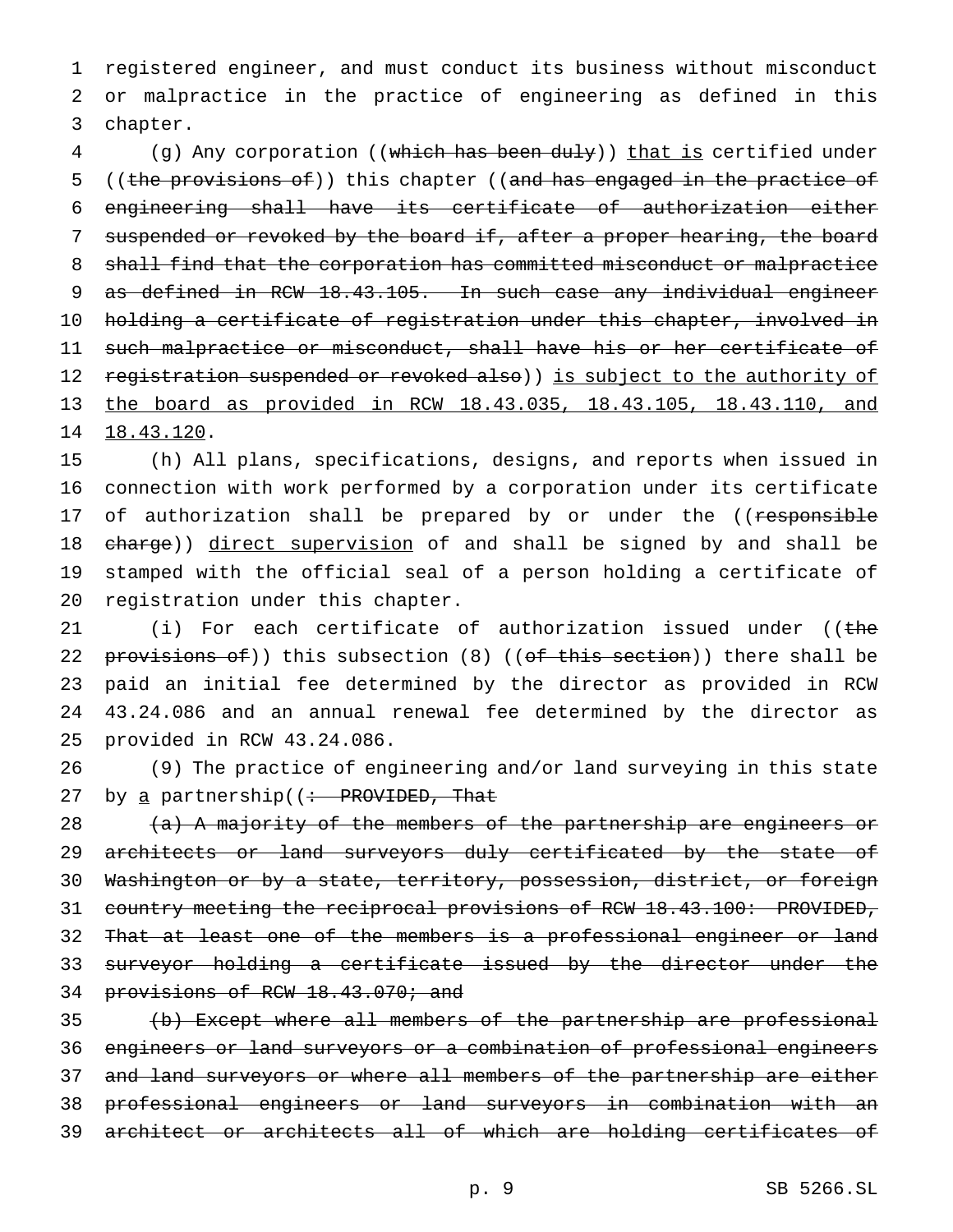qualification therefor issued under the laws of the state of 2 Washington, the partnership shall file with the board an instrument executed by a partner on behalf of the partnership designating the persons responsible for the practice of engineering by the partnership 5 in this state and in all other respects such person so designated and such partnership shall meet the same qualifications and shall be subject to the same requirements and the same penalties as those pertaining to corporations and to the responsible persons designated by corporations as provided in subsection (8) of this section.

10 For each certificate of authorization issued under the provisions 11 of this subsection (9) of this section there shall be paid an initial 12 fee determined by the director as provided in RCW 43.24.086 and an 13 annual renewal fee determined by the director as provided in RCW 14 43.24.086)) if the partnership employs at least one person holding a 15 valid certificate of registration under this chapter to practice 16 engineering or land surveying, or both. The board shall not issue 17 certificates of authorization to partnerships after July 1, 1998. 18 Partnerships currently registered with the board are not required to 19 pay an annual renewal fee after July 1, 1998.

20 (10) The practice of engineering or land surveying, or both, in 21 this state by limited liability companies: Provided, That

 (a) The limited liability company has filed with the board an 23 application for certificate of authorization upon a form to be prescribed by the board and containing information required to enable the board to determine whether the limited liability company is qualified under this chapter to practice either or both engineering or 27 land surveying in this state.

28 (b) The limited liability company has filed with the board a 29 certified copy of a resolution by the company manager or managers that 30 shall designate a person holding a certificate of registration under 31 this chapter as being responsible for the practice of engineering or 32 land surveying, or both, by the limited liability company in this state 33 and that the designated person has full authority to make all final 34 engineering or land surveying decisions on behalf of the limited 35 liability company with respect to work performed by the limited 36 liability company in this state. The resolution shall further state 37 that the limited liability company agreement shall be amended to 38 include the following provision: "The designated engineer or land 39 surveyor, respectively, named in the resolution as being in responsible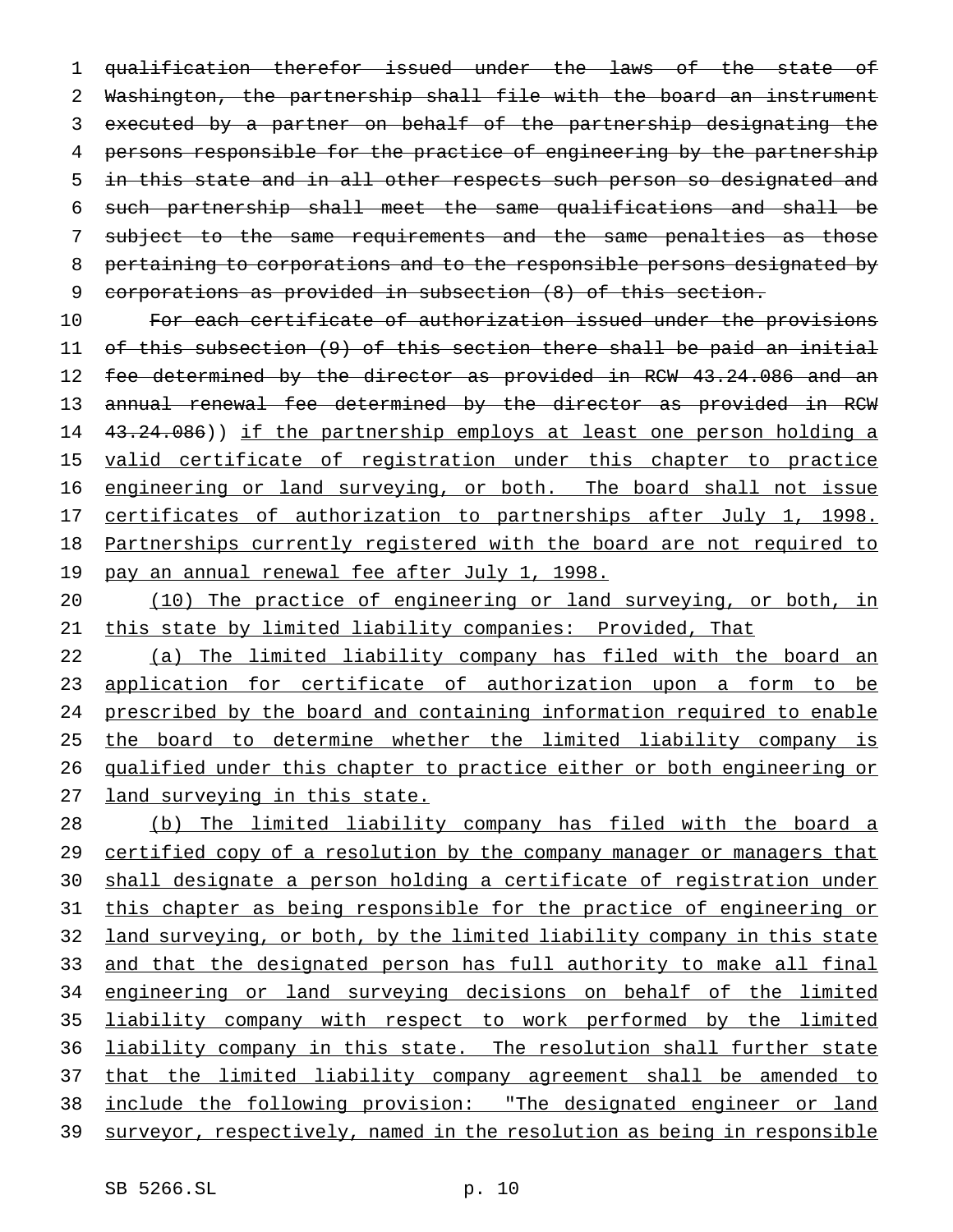charge, or an engineer or land surveyor under the designated engineer or land surveyor's direct supervision, shall make all engineering or land surveying decisions pertaining to engineering or land surveying activities in the state of Washington." However, the filing of the resolution shall not relieve the limited liability company of responsibility or liability imposed upon it by law or by contract.

 (c) The designated engineer for the limited liability company must hold a current professional engineer license issued by this state.

 The designated land surveyor for the limited liability company must hold a current professional land surveyor license issued by this state. If a person is licensed as both a professional engineer and as a 12 professional land surveyor in this state, then the limited liability company may designate the person as being in responsible charge for both professions.

 If there is a change in the designated engineer or designated land surveyor, the limited liability company shall notify the board in 17 writing within thirty days after the effective date of the change. If the limited liability company changes its name, the company shall 19 submit to the board a copy of the certificate of amendment filed with 20 the secretary of state's office.

 (d) Upon the filing with the board the application for certificate 22 of authorization, a certified copy of the resolution, an affidavit from the designated engineer or the designated land surveyor, or both, specified in (b) and (c) of this subsection, a copy of the certificate of formation as filed with the secretary of state, and a copy of the company's current business license, the board shall issue to the limited liability company a certificate of authorization to practice 28 engineering or land surveying, or both, in this state upon determination by the board that:

 (i) The designated engineer or designated land surveyor, or both, hold a certificate of registration in this state under this chapter and the certificate is in force;

 (ii) The designated engineer or designated land surveyor, or both, are not designated in responsible charge for another limited liability company or a corporation;

 (iii) The limited liability company is licensed with the secretary of state and has a current unified business identification number and that the board determines, based on evaluating the findings and information under this subsection, that the applicant limited liability